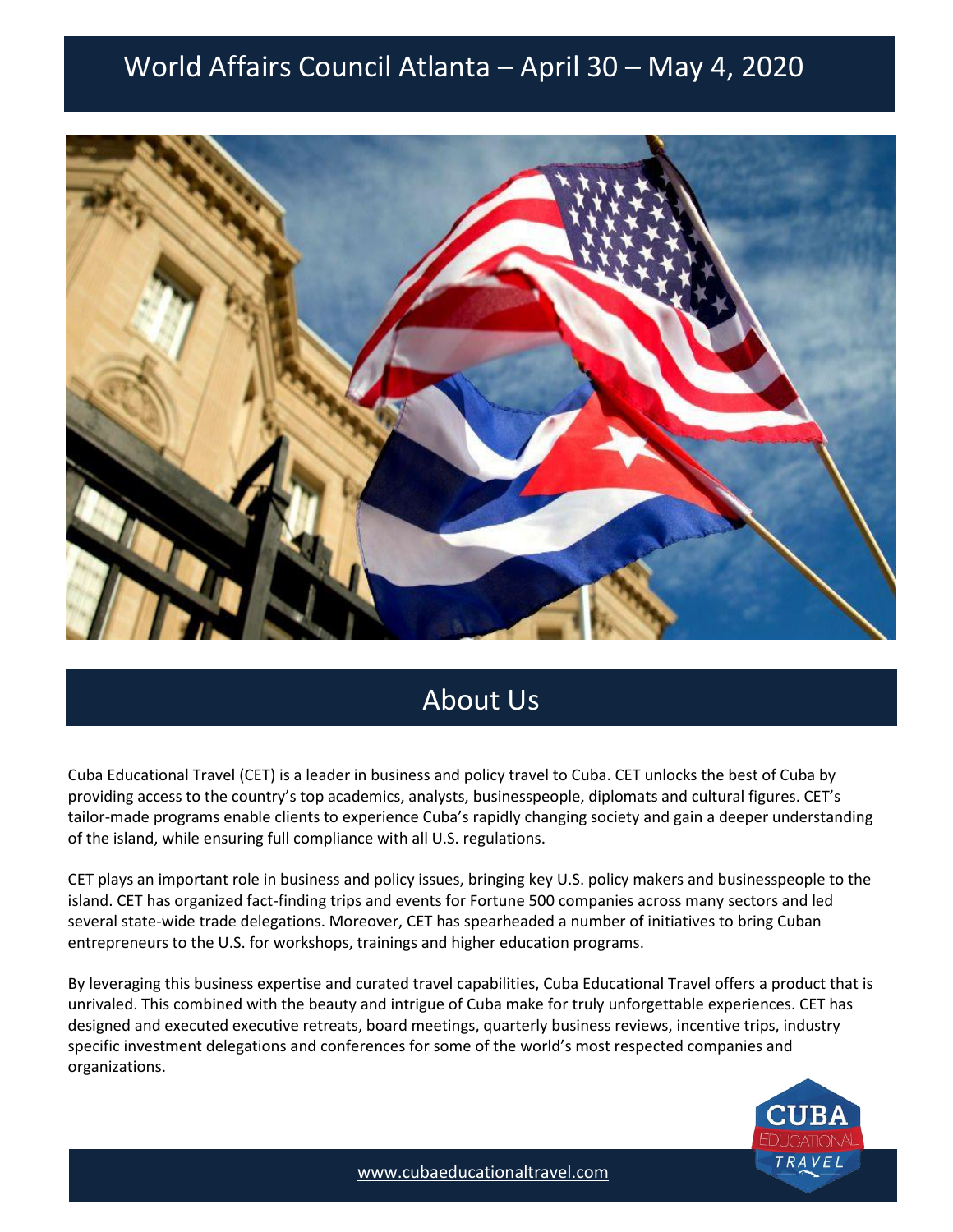# Support For the Cuban People

The U.S. Government permits legal travel to Cuba under 12 different categories that range from professional meetings and sporting competitions to religious and humanitarian travel. One of the broadest and most common categories of travel is "Support for the Cuban People," which requires travelers maintain a fulltime schedule of activities that involve meaningful interaction with individuals in Cuba and that those activities help Cubans become more independent. There are many ways in which travelers can easily fulfill this requirement while having an incredible experience in Cuba and being thoughtful, respectful and kind with the many Cubans you interact with during your travels.

Cuba Educational Travel (CET) has a long history of working with entrepreneurs, cultural groups, religious organizations, community projects and families and individuals that are involved in interesting and exciting initiatives in Cuba. Our trips have always been aimed at supporting the Cuba people through connecting them with travelers visiting the island, so that all parties can benefit from the friendships and professional relationships that result. Moreover, we believe strongly in supporting innovative and impactful businesses and social and cultural initiatives and make sure there are economic benefits to our partners on the island.

Your program will vary based on your specific interests, number of days on the island and other factors, but will include activities that directly benefit the Cuban people through conversations, knowledge sharing, follow-up initiatives, donations, normal business dealings and a variety of other actions. Excessive free time and recreational activities are not permitted, and travelers are required to work with CET and our local partners to maintain a fulltime program that includes incredibly fun and interesting site visits, discussions, performances, tours, happy hours and meals that help our incredible neighbors on the island.

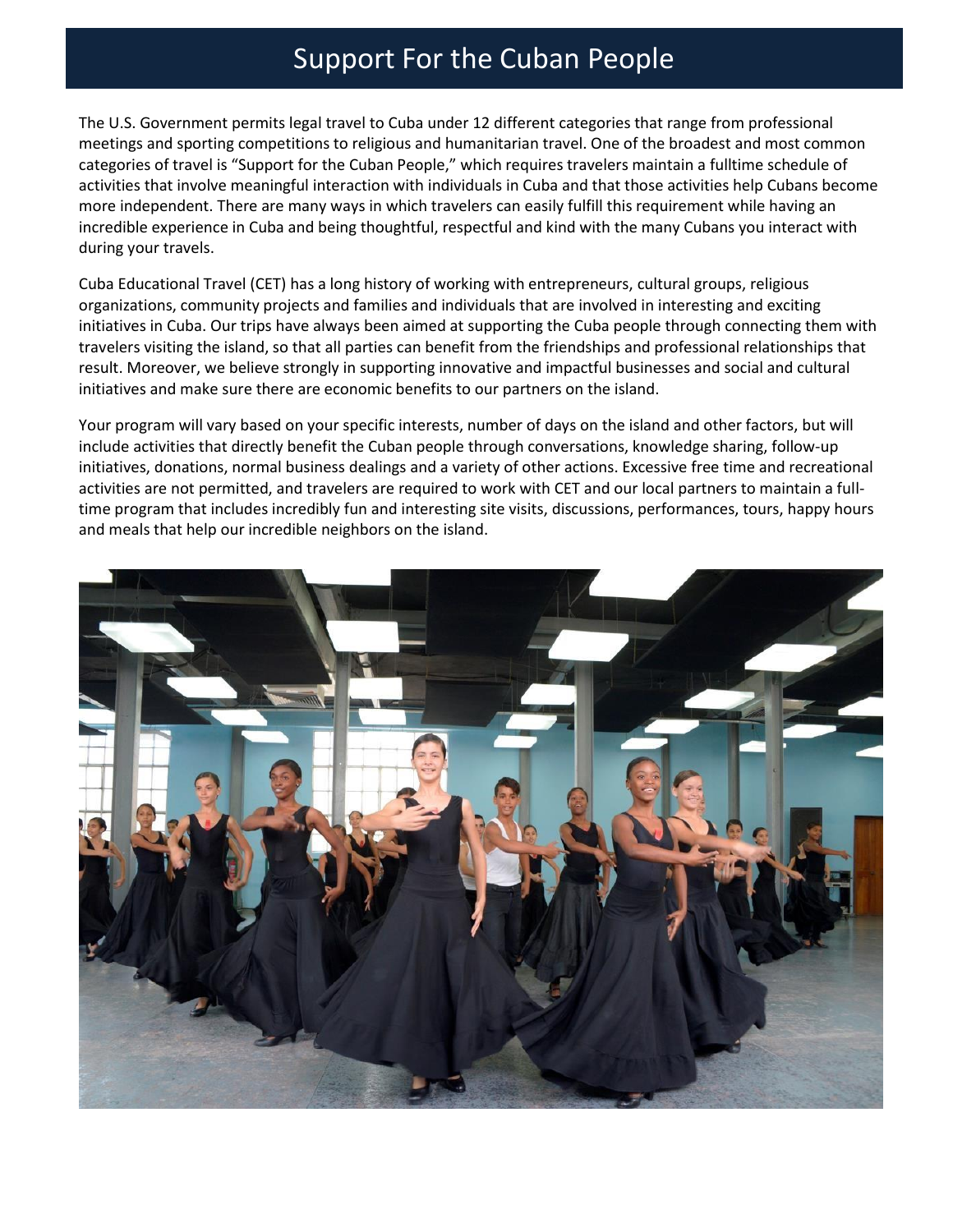### World Affairs Council Atlanta – April 30 – May 4, 2020

#### Thursday, April 30

11:35 am **Depart Atlanta on Delta 5201** arriving to Havana at 1:35 pm. (pending confirmation)

**Meet your CET hosts** at the exit of the Terminal and transfer to accommodations.

#### TBD **Check-in at bed and breakfasts/private apartments in Vedado area.**

- 6 pm **Roundtable discussion with Cuban entrepreneurs** for an overview of the private sector in Cuba and some of the challenges and opportunities start-ups face. The conversation will provide an interesting look into the Cuban economy and also give you a starting point for thinking about ways that your visit can help support Cuban entrepreneurs.
- 8 pm **Dinner reservation at Paladar Tierra,** Havana's newest international dinning spot. Located inside a container in the Fábrica de Arte Cubano, the restaurant mirrors the eclectic crowd, serving dishes from around the world. Calle 26, between Calle 11 and 13, Vedado (not included – to be paid on the ground) \*\*\* Paladares, first allowed in the 1990s and expanded in size and scope since 2013, are private

restaurants. Originally run by families, some continue to be small home-operated dining experiences while others have grown to be medium sized businesses.

#### *Nightlife suggestion:*

Following dinner, **enjoy live music, art and dancing at La Fabrica de Arte Cubano**, the brainchild of Afro-Cuban fusion musician X-Alfonso, this is one Havana's finest new art projects, an intellectual nexus for live music, art expos and fashion shows that has turned into a meeting spot for a young, eclectic crowd of Cubans and foreigners. Great opportunity to interact with artists and entrepreneurs and learn about their projects and how you can support them. The gallery and shops also allow you to purchase goods from the private sector.

#### Friday, May 1

- 9 am **Socio-economic discussion with urban planner Miguel Coyula**, whose presentation will touch on housing, infrastructure, investment and restoration programs. It's bound to leave you with a better understanding of why Havana looks the way it does today and possibilities moving forward. **\*\*\***Following the discussion, the CET team will provide an overview of community projects working on development issues and social programs that visitors can support through volunteer work and/or donations, in-kind or monetary.
- 10:30 am **Behind-the-scenes walking tour of Old Havana.** Explore the historic center and learn about the history and architectural importance of Old Havana, a UNESCO World Heritage Site since 1982. Venture to the side streets to witness Cuban life first-hand stopping at a ra, markets and the popular gathering places where Habaneros play dominos and discuss sports, transportation, jobs and other topics of their daily life.
- 12:30 pm **Lunch at Doña Eutimia paladar**. Famous for its *ropa vieja* and frozen mojitos, this cozy paladar made Newsweek Magazine's top 100 restaurants in the world in 2012. Following the meal, **we'll be joined by Liber Puente Baró**, founder and CEO of Tostonet, tech support, software development and design, for a talk about the private sector in Cuba, challenges and opportunities.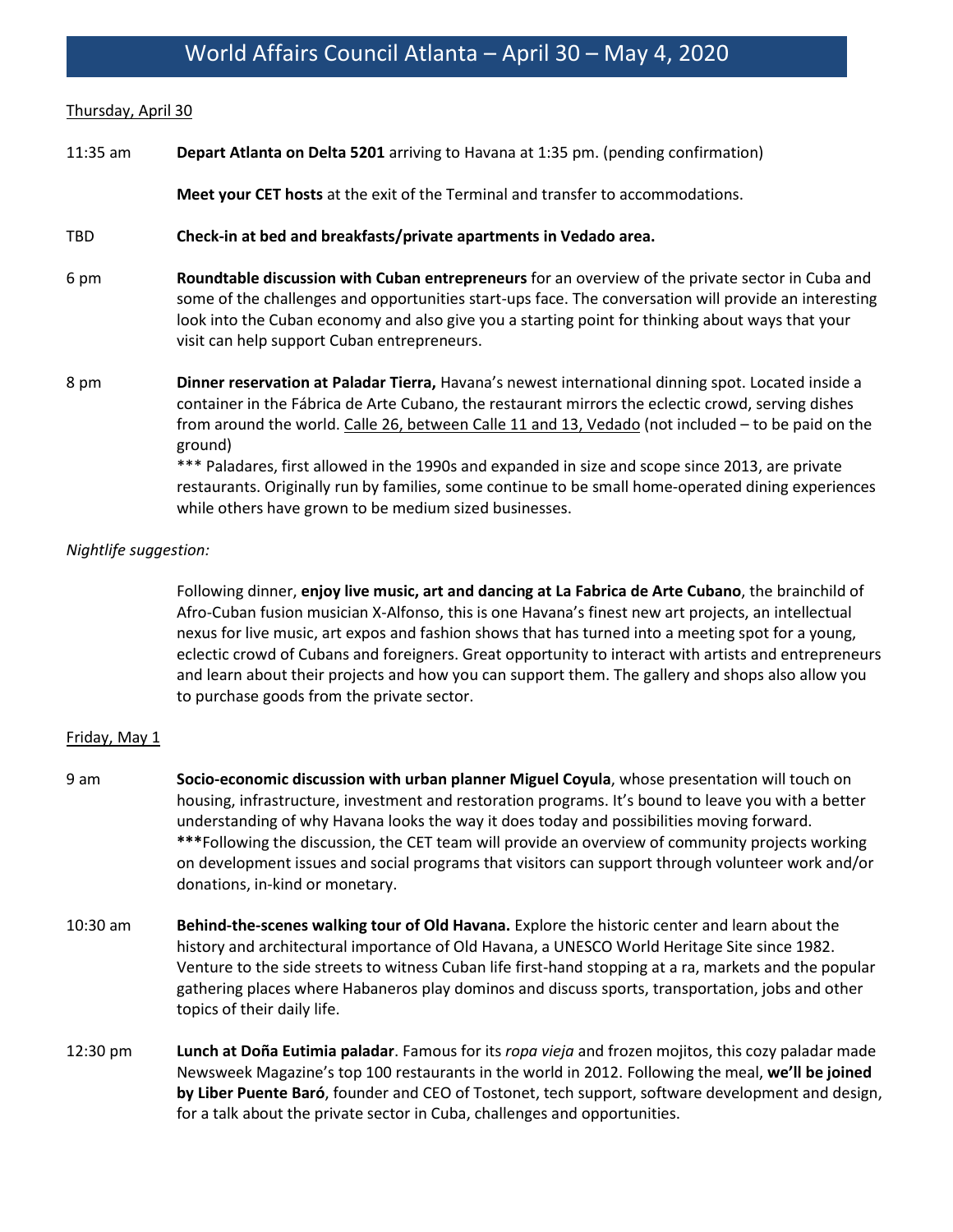## World Affairs Council Atlanta – April 30 – May 4, 2020

- 3 pm **Visit to the Lizt Alfonso Academy, a women-led dance company and school for local youth**, specializing in various types of dance. We will watch a private performance by the adolescent dance group and sit with the dancers afterward to discuss how they came to join the school and the impact it has had on them. The talent and work ethic at this school is impressive.
- 5 pm **Visit a centuries-old mansion in Vedado neighborhood.** Step inside this stately residence to discover what lies behind the crumbling facades of Havana's impressive mansions. Josie, who has lived in the house for over 60 years, will show us around and explain its rich history. **We will be joined by Oniel Diaz,** Managing Partner at Kreab Cuba and cofounder of *AUGE*, for a **discussion about real estate market** and the complexities of buying, selling and determining value in Cuba.
- *Evening free* Explore on your own and take part in activities to support the Cuban people such as eating at private restaurants or hiring private cars and bicycle taxis. CET representatives will offer guidance on ensuring legal compliance with OFAC regulations.
- *Suggestion* (8:30 pm) **Dinner reservation at El Del Frente**, one of the coolers restaurants in town, it is located on a spacious rooftop terrace/bar surrounded by Old Havana's historic architecture. O'Reilly no. 303, Old Havana (not included – to be paid on the ground)

#### Saturday, May 2

- 9 am **Driving tour of the city in classic cars from the 1950's.** Classic cars are one of Cuba's first private businesses that emerged after the new economic changes, becoming an important source of income for local families.
- 10:30 am **Visit to the Patronato de la Casa de la Comunidad Hebrea y Gran Sinagoga Bet Shalom to provide support to the Jewish community of Havana**. We will be received by an active leader within the Jewish community, who will talk to us about the history of Jews in Cuba and what it has been like for the Jewish community since the Revolution.
- 12 pm **Lunch at Paladar Atelier**. This restaurant is equally known for its atmosphere and exquisite cuisine. The lighting and textures of the house, which was home to a pre-revolutionary senator, coupled with walls adorned in modern art, create a cozy, but modern setting. Prior to lunch, **enjoy a discussion with Ricardo Torres**, Economist from the Center for the Study of the Cuban Economy, for an overview of the Cuban economy, reforms, and growth outlook from one of the leading economic minds in Cuba.
- 2:30 pm **Discussion with La Reyna y Real**, a female hip hop/jazz duo. The group's music focuses on breaking down stereotypes in Cuban society, including machismo, healthy relationships, gender relations and race. They will share info about their interesting musical journey and insight into the challenges and opportunities young Cubans face.

\**Return to accommodations.* 

6 pm **Rum and cigar tasting at Café Madrigal.** A local expert will explain the qualities and traits of fine Cuban rum and cigars, pairing them together for the perfect match. **Café Madrigal**, owned and run by film director Rafael Rosales, is housed in a beautiful colonial mansion with the walls lined with captivating artwork.